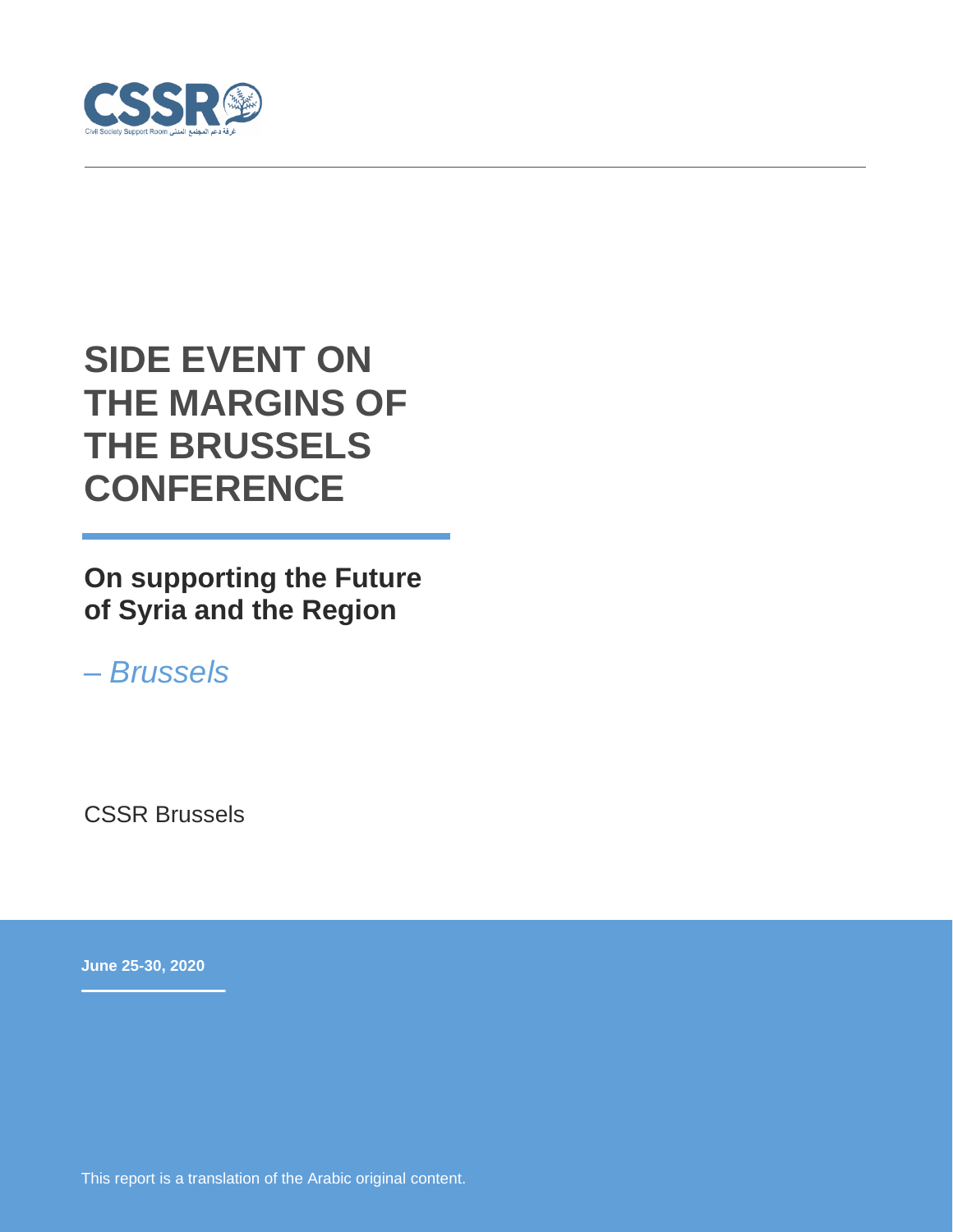# **CONTENTS**

# **EXECUTIVE SUMMARY 1**

**1. JOINT MESSAGE OF CSSR PARTICIPANTS DURING THE OPENING SESSION OF THE BRUSSELS IV CONFERENCE 2**

**2. JOINT MESSAGES BY CSSR PARTICIPANTS ON THE MARGINS OF BRUSSELS CONFERENCE IV TO THE UN SPECIAL ENVOY FOR SYRIA AND THE EU HIGH REPRESENTATIVE 4**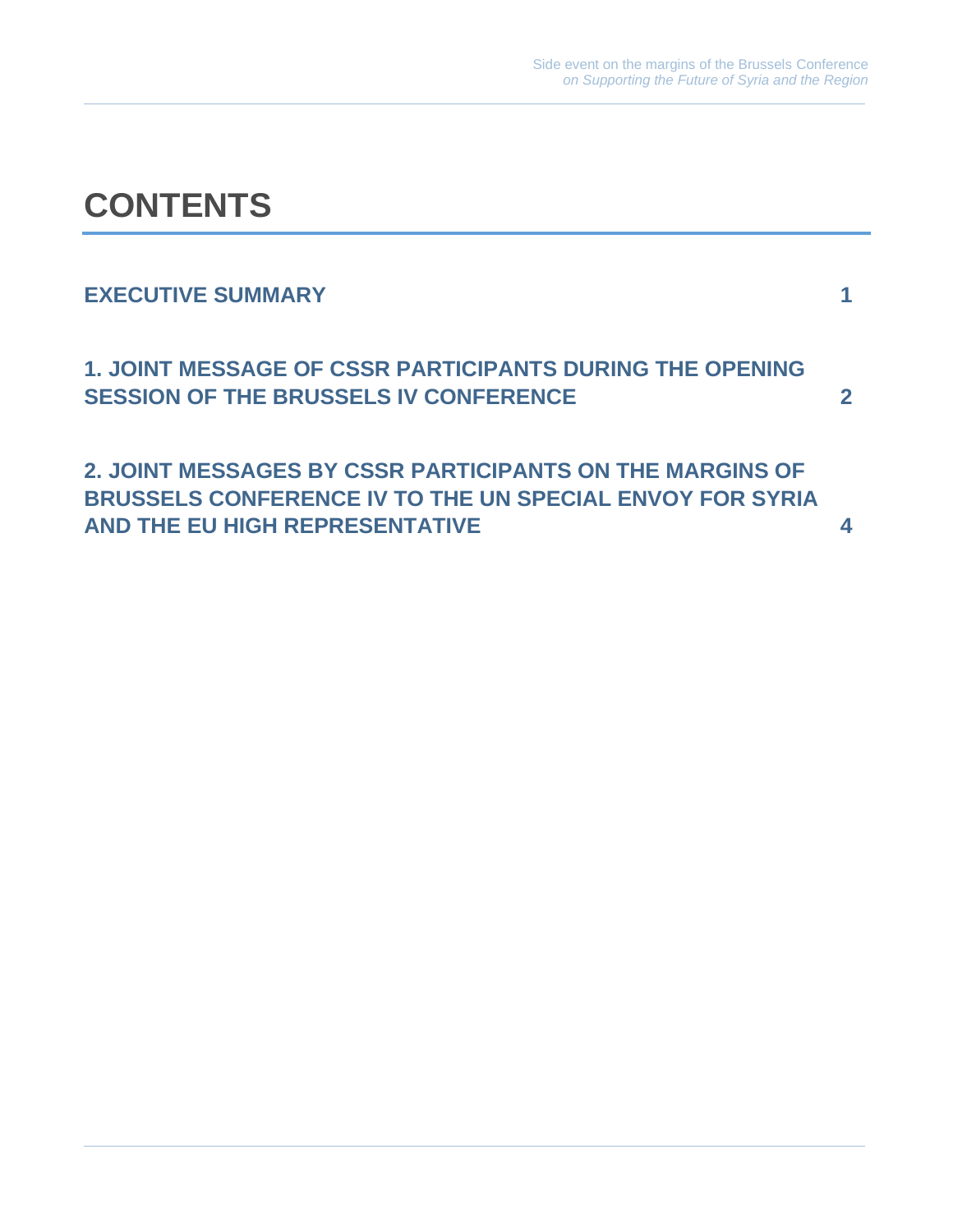### **EXECUTIVE SUMMARY**

On the margins of the fourth Brussels Conference on Supporting the Future of Syria and the Region, which took place from 25 to 30 June 2020, the UN Office of the Special Envoy for Syria (OSE-Syria) and the European External Action Service (EEAS) co-hosted a virtual side event for Syrian civil society actors between 25 and 30 June 2020. The side event aimed at providing a high-level advocacy opportunity for civil society actors to raise issues of concern and priority regarding the Syrian conflict.

Following closed-door discussions among the Syrian Civil Society Support Room (CSSR) participants from various geographical areas of the country, the

participants presented a number of joint advocacy messages to the UN Special Envoy for Syria, Geir Pedersen, and the High Representative of the Union for Foreign Affairs and Security Policy/Vice-President of the European Commission, Josep Borrell. The Syrian participants then sent three representatives to deliver remarks on behalf of the group to the opening session of the Brussels Conference. Both the joint advocacy messages and the remarks to the conference reflected what the participants saw as the basic requirements that the UN-facilitated Syrian peace process needed to fulfil.

.

1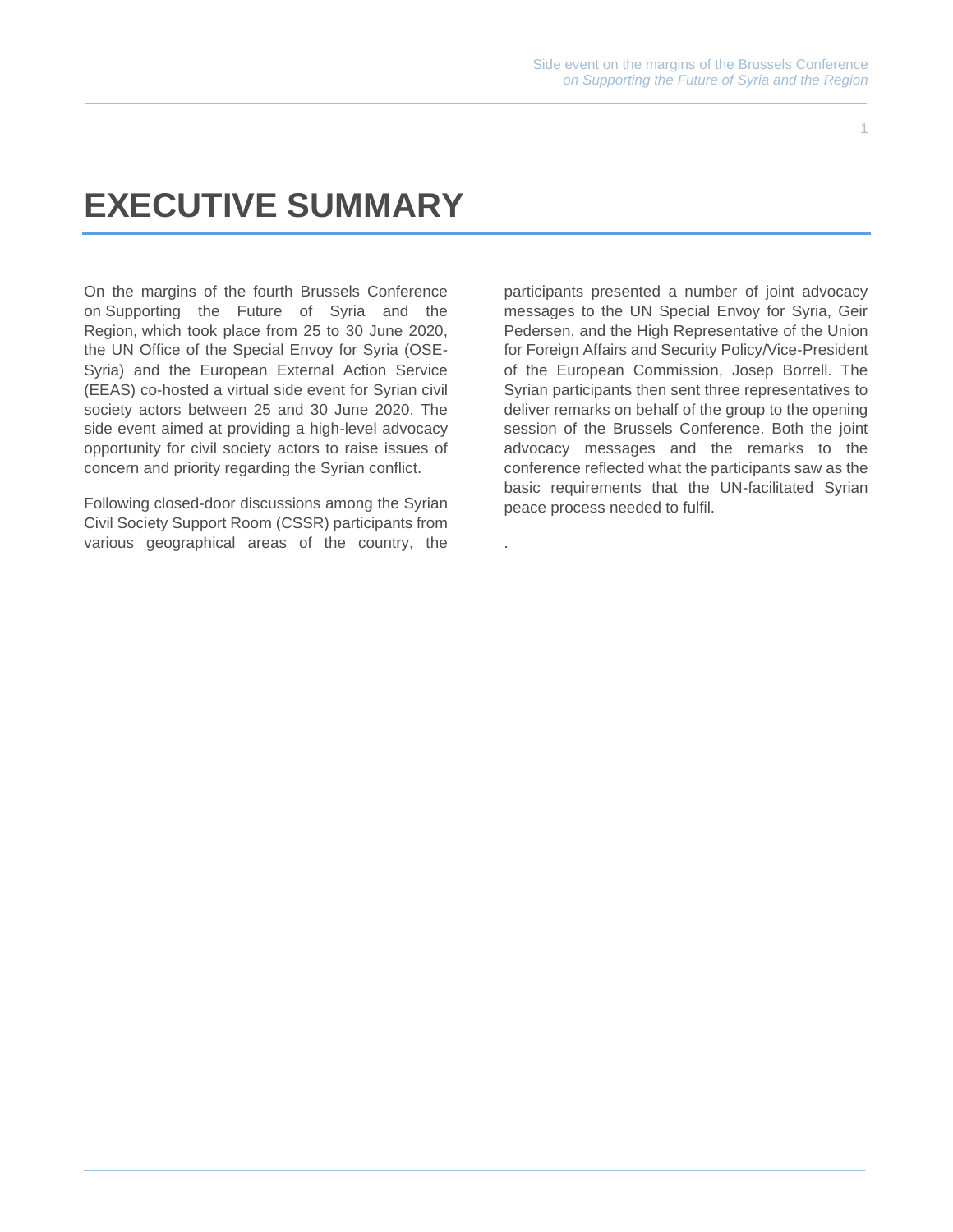### **1. JOINT MESSAGE OF CSSR PARTICIPANTS DURING THE OPENING SESSION OF THE BRUSSELS IV CONFERENCE**

Hence, the representatives of Syrian civil society have a strong sense of responsibility for its vision and role, and we also look to the northern Mediterranean region with optimism. You have experienced the cruelty of war and the happiness of peace, and we believe that this allows you to understand our country's reality through the creed of creative solidarity.

As for the future of our country and the region, and despite a hard reality, hundreds of thousands of activists and civic actors are building and developing personal and collective experiences, theoretical knowledge and practical tools that reduce this constant loss of life, resources and positive social structures.

Committed to civic values and to the profound interests of the population, these actors are integrating this vision into constructive policies and are confident that the main entry point for all of this is the provision of support to an inclusive political solution, shifting the efforts from investing in conflict to investing in a solution, and we trust that you share this approach with us. We are also interested in presenting the following list of common points for the current phase:

- **1.** We believe that the Universal Declaration of Human Rights and the International Covenant on Civic and Political Rights are key reference points for civic work in Syria .
- **2.** We believe that a just and comprehensive political solution based on UN Security Council (UNSC) Resolution 2254 is the main entry point for ensuring the future of Syria –

a just and comprehensive future that includes all Syrian citizens within the country's territorial integrity and guarantees the withdrawal of all occupying and foreign forces from all Syrian territory, including the occupied Golan Heights.

- **3.** We demand the release of all detainees, abductees and kidnapped persons, and that all parties should help to uncover the fate of all missing persons.
- **4.** To ensure a just and prosperous future for Syria, we need a safe, voluntary and dignified return of all refugees and displaced persons to their homes of origin, while ensuring their rights are secure in a safe and neutral environment.
- **5.** We are aware of the depth of the economic crisis that Syrians are exposed to both inside and outside Syria, and that the Syrian economy is on the verge of disaster. We are, therefore, working to avoid the humanitarian consequences of this crisis and to ensure that all the people's needs are serviced through all modality options with optimal direct action. We demand that all civilians be spared from the impact of sanctions and restrictive measures, and we demand that all humanitarian exemptions be put into effect to ensure the greatest possible humanitarian access to all Syrians wherever they are, and to ensure the transparency of such access.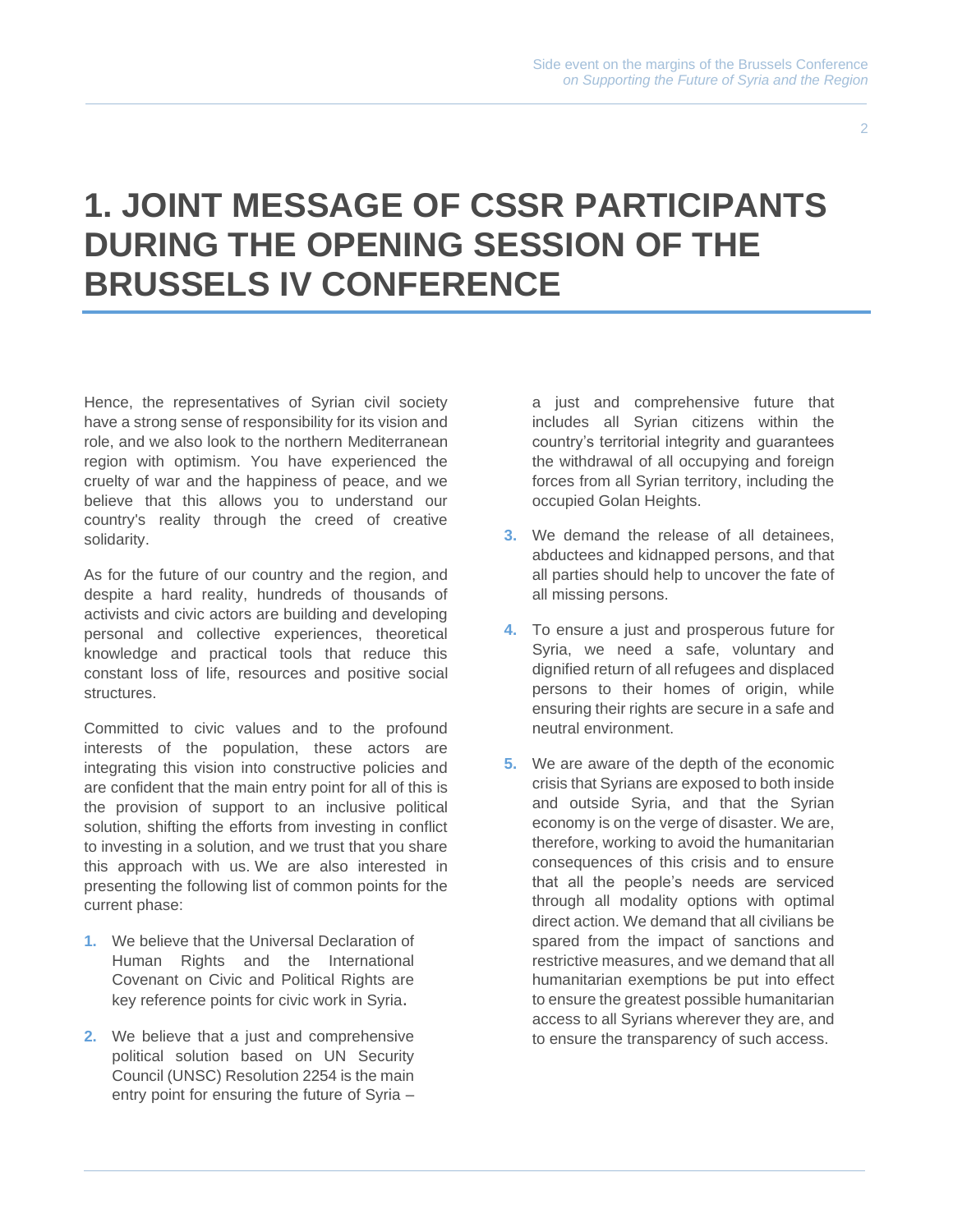These are the values that drive our public service engagement and stimulate our relations with Syrians both inside and outside our country, and that is our agenda that we have developed through our continuous dialogue in the CSSR, in our meetings here with you and in other consultations. When we think of our lists of friends and allies, we would like to say that thse are open lists that welcome any international efforts that make Syria's peaceful future

possible, just and responsive to human rights; that ensures that the conflict is stopped; and that makes the eastern Mediterranean a real partner in international peacebuilding.

Our humble request is for all interested parties to join forces to plant the seeds of hope and dignity instead of allowing the destruction that is destroying our country to continue.

3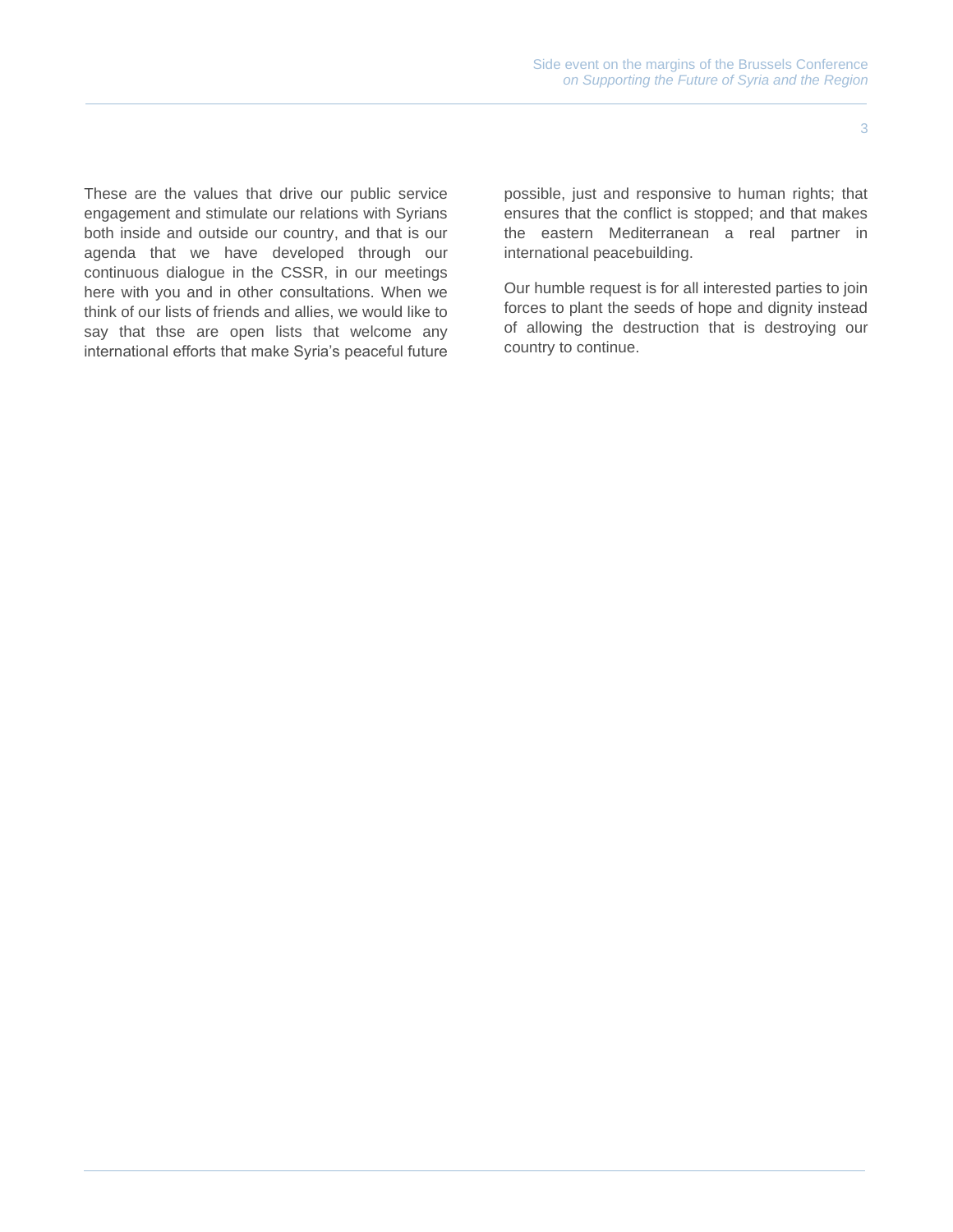4

## **2. JOINT MESSAGES BY CSSR PARTICIPANTS ON THE MARGINS OF BRUSSELS CONFERENCE IV TO THE UN SPECIAL ENVOY FOR SYRIA AND THE EU HIGH REPRESENTATIVE**

- **1.** We are committed to international human rights law and the various UN-issued treaties and conventions on political and civil rights, and we wish to adopt them as the framework of civil society work in Syria
- **2.** We believe that the fair and comprehensive political solution based on UNSC 2254 is the main guarantor of a fair and inclusive future in Syria that includes all Syrians within its unified territory, and for the departure of all occupying and foreign militias from all Syrian lands, including the occupied Golan Heights.
- **3.** We demand the release of all detainees and abductees and the disclosure of the fate of the forcibly disappeared from all sides of the conflict.
- **4.** To guarantee a bright and just future for Syria, we need the voluntary, safe and dignified return of all refugees and IDPs to their original homes while guaranteeing their rights within a safe and impartial social and political environment.
- **5.** We are aware of the economic crisis faced by Syrians both inside and outside the country; therefore, we are working to avoid the negative humanitarian impact of this crisis and guarantee the delivery of basic needs through all available, direct and feasible methods. We demand that civilians should be spared from all sanctions and unfair restrictions, and that exemption for humanitarian needs are activated for all Syrians in a transparent manner, regardless of their location.